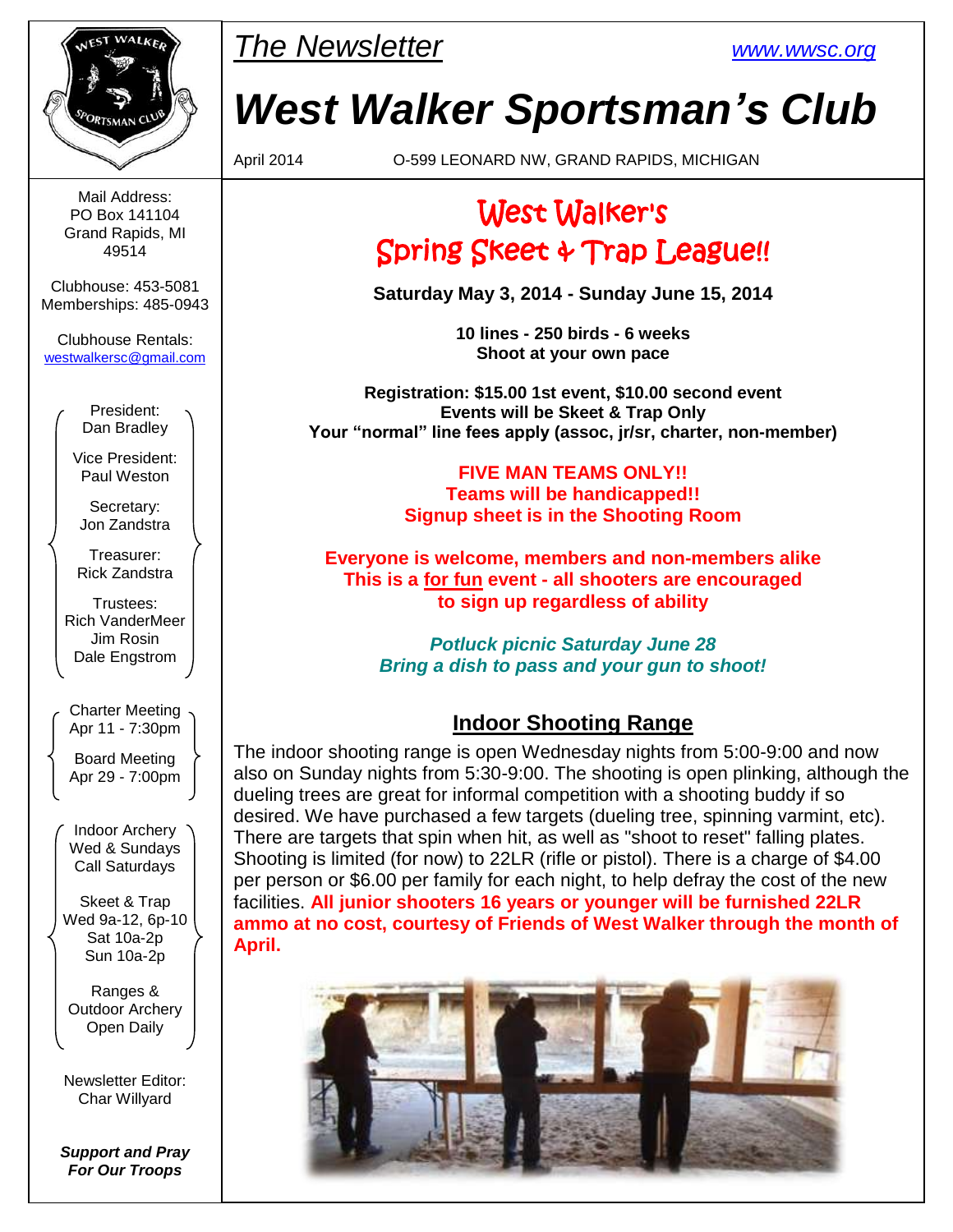#### **"The Store"**

We have merchandise for sale in the clubhouse. These items make great gift ideas. Come in and check it out.

Clubhouse hours are 9-12 Wed am, 6-9 Wed pm, Sat and Sun 10-2.

 $\triangleright$  Sticker – \$1.25

- $\triangleright$  Hat \$15.00
- $\geq$  Pen 1.75

 $\triangleright$  Mug – \$6.00

 $\triangleright$  Key Ring – 5.00

 $\triangleright$  Shirt – 15.00



### **Feral Swine**

Feral swine are a growing problem in Michigan. They can carry parasites and diseases that threaten humans, domestic livestock and wildlife, and can cause damage to forests, agricultural lands and Michigan's water resources. They also compete with turkeys, deer and small game for food, and when supply is low they will eat crops, livestock feed, ground-nesting mammals and birds and even young domestic livestock and poultry. Because feral swine are highly mobile, disease can spread quickly to other wildlife and domestic livestock populations

Feral swine are dangerous when cornered or threatened, and can become aggressive and charge and attack humans. They move quickly and can cause serious injuries with their tusks. In Michigan, adults typically range in size from 100-200 pounds, but larger specimens exist.

You can legally shoot a feral swine any time during regular hunting hours and when actively night-hunting raccoon, opossum, fox and coyote. Possession of any type of hunting license OR a concealed carry permit allows the holder, in legal possession of the firearm associated with the license or permit to shoot feral swine on public land. On private land, if you are the landowner or have permission of the landowner, you may shoot feral swine on sight, it's not necessary to possess a hunting license or CPL to kill feral swine on private land.

If you shoot, see or see signs of any feral swine, please report your findings to any Michigan DNR Service Center.

### **Fish Fry and Protections**

We are having a fish fry on Friday night, April 25.The fish will be breaded and deep fried right here in our kitchen. This event is still in the planning stage, more details will be posted in the clubhouse and on the website<http://www.wwsc.org/News/news.htm> in a few days.

And for you shooters, this is not ONLY a fish fry, it's a protections shoot as well. Protections is a game shot on the trap field at random yardages, with a partner you are randomly paired up with. Each team will shoot a total of 20 birds (regular trap is 25), and you and your partner take turns shooting first. If you miss the bird your partner can try to hit it. Each person pays \$5.00 per game. 1st and second place are paid a portion of each pot. Play as many times as you like throughout the night. Protections start at 6:00. – Come down for the fish fry, protections or both! See you there!!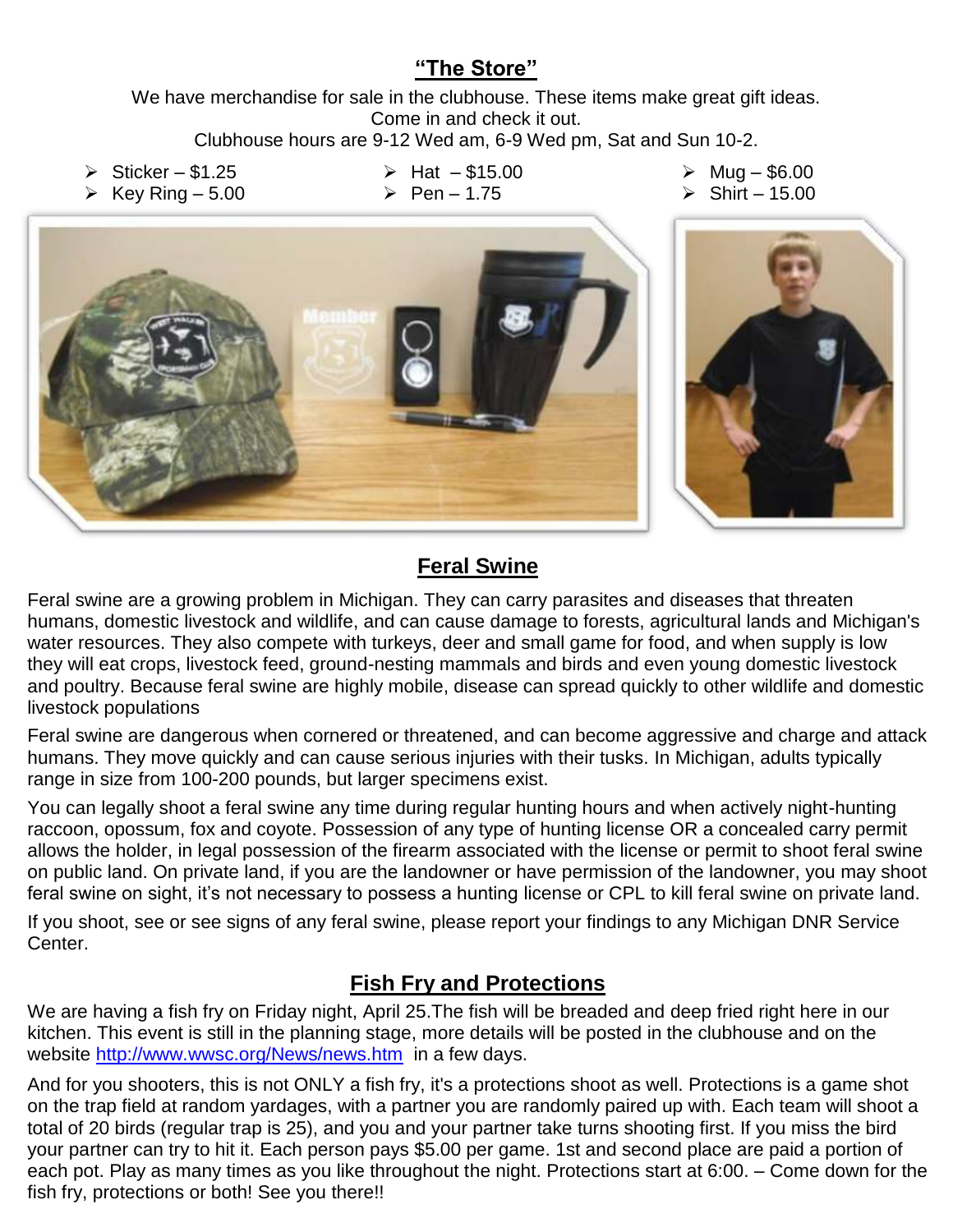Look for our booth at the Grand Rapids Gun & Knife Show April 26 & 27 at the 28<sup>th</sup> St ShowPlace. Click this link for details<http://www.migunshows.com/grandmap.html>

**Winter Shotgun League Banquet** is Saturday, April 12 at 6:00. Please do us the courtesy of indicating on the sign-up sheet (located in the shooting room) if you can make it to the banquet or not. Guests are welcome however there will be a \$6.00 charge to cover the cost of their meal.

**PM Winter Archery League Banquet** is Saturday, April 19 at 5:00. Please let Chris Ferrari know if you can make it to the banquet or not. Guests are welcome however there will be a \$6.00 charge to cover the cost of their meal.



## **The Big 50 Steak Night Shoots begin in April**

On Wednesday April 2<sup>nd</sup> we will hold a Big 50 ATA Shoot and the following Wednesday (April 9<sup>th</sup>) we will hold an NSSA 4x50 Steak Night Shoot. Both shoots begin at 5:00pm.

While we still have open shooting during these events, the fields (trap fields during the ATA shoot and skeet fields during the NSSA shoot) will not be available for open shooting until all event shooting is finished.

The steak dinners are available to the general public as well as event shooters. Dinner includes a baked potato, garlic bread, veggies and a salad.

Prices are \$8.00 for non-members. Members and event shooters pay only \$6.00.

| 2014 Big Gun Raffle |                                                   |                    |  |  |  |  |
|---------------------|---------------------------------------------------|--------------------|--|--|--|--|
| Jan 28              | Kel Tec SUB2000, 9mm                              | Scott Huyser, #251 |  |  |  |  |
| Feb 25              | Taurus 85UL 38 special                            | Denny Fuller, #9   |  |  |  |  |
| <b>Mar 25</b>       | Mossberg 500 Tactical Tri-rail, 12g               | Tom Cottrell, #175 |  |  |  |  |
| Apr 29              | Smith & Wesson M&P 22                             |                    |  |  |  |  |
| <b>May 27</b>       | Ruger American 270 cal                            |                    |  |  |  |  |
| <b>Jun 24</b>       | Ruger KSR40 (ss) 40 cal                           |                    |  |  |  |  |
| <b>Jul 29</b>       | Henry Golden Boy, 22 LR                           |                    |  |  |  |  |
| Aug 26              | Beretta 92 FS 9mm                                 |                    |  |  |  |  |
| Sep 30              | Savage Model 11 Trophy Hunter XP .223 w/Nikon 3x9 |                    |  |  |  |  |
| <b>Oct 28</b>       | Glock 22 Gen4 40 cal                              |                    |  |  |  |  |
| <b>Nov 25</b>       | Henry 45-70 cal                                   |                    |  |  |  |  |
| <b>Dec 30</b>       | Remington 1911R1 45 ACP                           |                    |  |  |  |  |

### **April Range Hours**

**April 1 – 15** Mon – Sat: 9:00am – 7:00pm Sundays: 10:00am – 7:00pm

**April 16 – 31** Mon – Sat: 9:00am – 7:30pm Sundays: 10:00am – 7:30pm

Link for range hours: [http://www.wwsc.org/ClubInfo/range\\_hours.htm](http://www.wwsc.org/ClubInfo/range_hours.htm)

Link for range rules: [http://www.wwsc.org/ClubInfo/range\\_rules.htm](http://www.wwsc.org/ClubInfo/range_rules.htm)

#### **Gun Safes**

Walk – In Vault Doors Fort Knox – American Security – Graffunder

### **HOOGERHYDE SAFE**

1033 Leonard St NW, Grand Rapids, MI 49504 **Phone: (616) 458-6365** Fax: (616) 485-2554

### **SK FULL DRAW 3-D ARCHERY RANGE**

10751 12<sup>th</sup> Ave., Grand Rapids, MI 49534 Phone: **(616) 791-7970**

Open 7 Days **Stan Kurek**

Dawn to Dusk WWSC Member